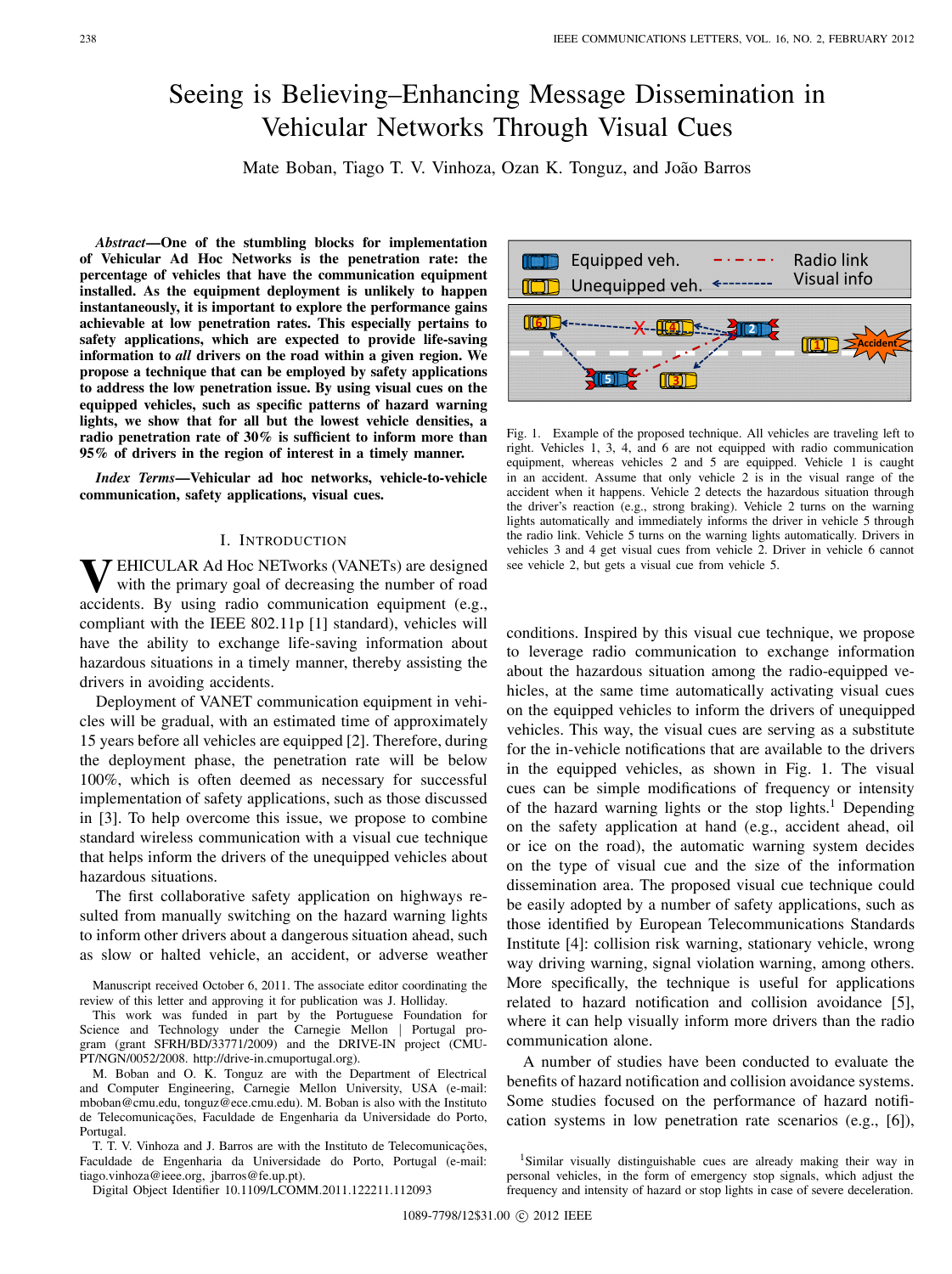while others focused on experimental evaluation of collision avoidance systems (e.g., [7]). To the best of our knowledge, none of the existing studies proposed utilizing visual cues on the equipped vehicles to complement the radio communication in informing a larger number of drivers about a hazardous situation.

## II. SYSTEM MODEL

The proposed warning scheme is depicted in Fig. 1. We assume that, if the radio-equipped vehicles are not already aware of the danger, once within the visibility range of the hazardous situation they will automatically detect it, either through the behavior of the vehicle (e.g., skidding, loss of traction) or through the reaction of the driver (e.g., sudden braking). This is in line with the behavior of the proposed VANET safety applications [4]. Once informed, the equipped vehicles will automatically start notifying the unequipped vehicles through visual cues without the aid of the driver. At the same time, using radio communication, equipped vehicles are able to inform other equipped vehicles, which automatically turn on their warning lights thereby giving visual cues to the unequipped vehicles. The proposed warning scheme does *not* assume any cooperation from human drivers in unequipped vehicles (e.g., by manually turning their warning lights on).

## *A. Environment Variables*

We simulate the effectiveness of the proposed technique in different visibility conditions. We use two thresholds: a 40 meters visibility range designated in Boussard *et al*. [8] as low visibility (e.g., under foggy conditions), and 100 meters, designated by governmental bodies as the minimum required visibility range for hazard warning lights in normal sunlight (e.g., see [9]). In order for the driver to see a visual cue within these ranges, the following *prerequisites need to be met*:

- <sup>∙</sup> There needs to exist a vehicle *in front* with its visual cues turned on;
- <sup>∙</sup> Visual line-of-sight (LOS) needs to exist (i.e., there are no other vehicles without the visual cues that are obstructing the LOS between the vehicle in front with the visual cues and the vehicle that needs to be informed).

Only if the above prerequisites are met, the driver can see the visual cues.

On highways, we assume that only vehicles driving in the same direction are visible (road separators might occlude visibility for the drivers traveling in the opposite direction). On rural roads, we assume that the vehicles traveling in the opposite direction are visible (i.e., the road has no separators).

We define the danger zone as the area within a 250 meter radius of the hazardous location, which resembles the breaking distance for a vehicle traveling at 100 km/h in highly adverse (wet and icy) conditions [10]. We tested different danger zone radii, ranging from 50 meters to 300 meters; we did not observe significant performance differences.

Furthermore, we simulate two distinct hazardous scenarios: lead-vehicle stationary (LVS) and lead-vehicle moving (LVM). In LVS, there is a stopped vehicle on the road (resembling an accident or a stalled vehicle). When the lead vehicle is moving (LVM), there is a point on the road where a hazardous situation

TABLE I SIMULATION AND ENVIRONMENT PARAMETERS

| <b>Parameter</b>              | Values                                          |
|-------------------------------|-------------------------------------------------|
| Road types                    | Rural (1 lane per direction)                    |
|                               | Highway (2, 3 lanes per direction)              |
| Road length                   | 13.5 km                                         |
| Vehicle density (veh/km/lane) | Low $(2.5)$ , Med. $(7.5)$ , High $(12.5)$ [13] |
| Vehicle ratios                | Personal: 85% Commercial: 15% [11]              |
| Simulation duration           | 150 seconds per run                             |
| Number of simulation runs     | 100 per scenario                                |
| Visibility ranges             | Low: 40 m [8], Normal: 100 m [9]                |
| Driver reaction time          | Uniform between 1 and 3 seconds [14]            |
| Hazardous scenarios           | LVM - Lead Vehicle Moving                       |
|                               | LVS - Lead Vehicle Stationary [15]              |
| IEEE 802.11p radio settings   | Tx Pwr: 20 dBm, Rx Sens: -90 dBm                |

occurs, but there is no stopped vehicle (such situations occur in case of an oil spill, icy road, or a similar road hazard). These two scenarios result in significantly different vehicular mobility dynamics (e.g., closing speeds and distances).

## *B. Simulation Parameters*

Since the exact vehicle dimensions and locations are important for accurate evaluation of the proposed technique, the vehicle dimensions (height, width, length) and the ratio of personal vehicles (passenger cars) and commercial vehicles (vans, trucks, buses, etc.) are based on the empirical data reported in [11]. Using the empirical data, we generate vehicular mobility traces with the STRAW (STreet RAndom Waypoint) mobility model [12]. STRAW implements the car-following model with lane changing, intersection control, and lane offset (the variation in location of the vehicle with respect to the center of the lane). To verify the realism of the generated vehicular traces, we compared the traces with the aerial photography of A28 highway near Porto, Portugal (dataset described in detail in [11]). We observed a very good agreement between the cumulative distribution functions of the inter-vehicle spacing for the generated traces and for the A28 highway.

We employ the radio propagation model described in [11]. The model accounts for vehicles as three-dimensional obstacles and takes into account their impact on the received signal power and the packet reception rate. We also simulate frame collisions at the medium access layer, in order to check whether the medium contention and the induced frame loss have a significant impact on the efficacy of the proposed visual cue technique. To resolve the collisions, we assume that the application reschedules the transmissions if an acknowledgement is not received within 200 milliseconds.

The remaining environment and simulation parameters are presented in Table I.

#### III. RESULTS AND DISCUSSION

Figure 2 shows the ratio of drivers informed before reaching the danger zone on a two lane highway for low, medium, and high vehicle density, in normal visibility for LVM (Fig. 2a) and LVS (Fig. 2b) scenarios. For both LVS and LVM, in normal visibility and at 20% radio penetration rate, 90% of the drivers were informed in low vehicle density scenarios. In medium and high vehicle density scenarios, above 95%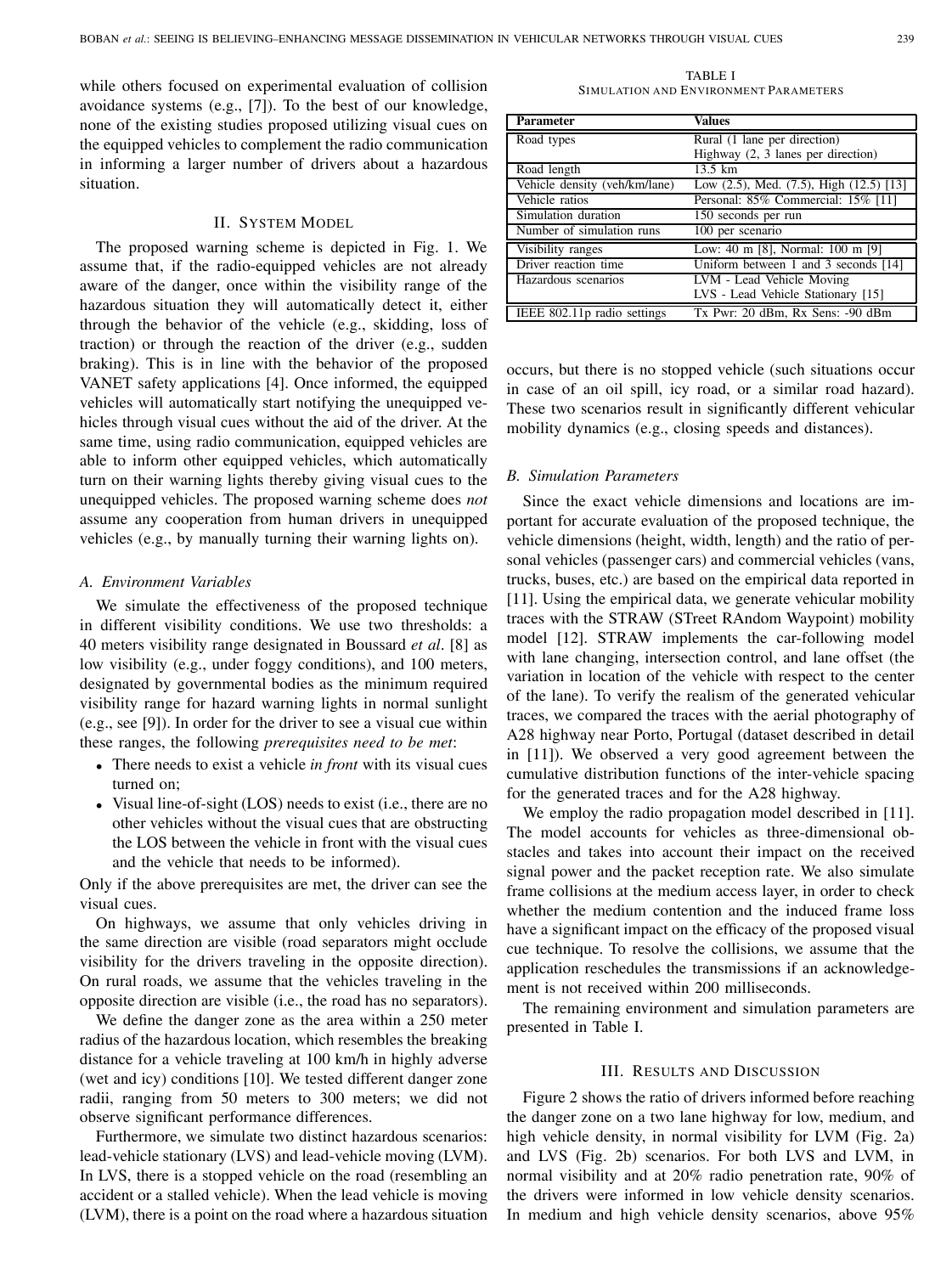

Fig. 2. The ratio of drivers (in both equipped and unequipped cars) informed about the hazardous situation before they enter the danger zone in case of a highway with two lanes per direction. The error bars represent the 95% confidence bounds. The three vehicle densities (high, medium, and low) are based on the values reported in [13].

of drivers were informed. At 30% penetration rate, across all densities more than 95% of the drivers were informed about the hazardous situation on time. $<sup>2</sup>$  To inform the same</sup> percentage of drivers in the reduced visibility conditions, the required penetration rate becomes 40%, 30% and 25% for low, medium, and high densities, respectively (Table II). Higher vehicle densities are beneficial because the larger absolute number of equipped vehicles increases the likelihood that the drivers of unequipped vehicles will be exposed to visual cues. For low density and low penetration rate, the number of equipped vehicles is simply too low. This results in a large inter-vehicle distance between the equipped vehicles, which effectively leads to a disconnected network.

Figure 2 refers only to a two lane per direction highway. We also analyzed three lane highways as well as one lane rural roads. The results for the selected scenarios are presented in Table II. The ratio of informed drivers is directly dependent on the density of vehicles in an area (i.e., across all lanes), with virtually all drivers informed on a three lane highway at 10% penetration rate for medium and high vehicle density scenarios, and at 20% for low vehicle density scenarios. Due to the smaller absolute number of vehicles on a rural road, penetration rates of 15%, 20%, and 40% are required for low, medium, and high density, respectively.

The amount of time that drivers have between the time they are informed about the hazardous situation and when they reach the danger zone is shown in Fig. 3. The figure depicts one specific scenario; however, other vehicle densities and penetration rates exhibit similar behavior. As can be seen from the figure, virtually all vehicles that are outside the danger zone at the time a hazardous situation occurs get notified on time. The large spread in time for a given distance implies that some drivers are informed through radio communication, some through visual cues, and others through the combination of the two (i.e., a single or multi-hop radio communication with a visual cue at the end).

The above results did not account for losses due to medium access contention (i.e., there is no interference that causes

| Road type         | Veh.<br><b>Density</b> | Radio<br>Pen. Rate | Percentage of informed<br>(95% Conf. Bounds) |
|-------------------|------------------------|--------------------|----------------------------------------------|
| One lane          | Low                    | 40%                | [90%-100%]                                   |
| Normal visibility | Medium                 | 20%                | [95%-100%]                                   |
|                   | High                   | 15%                | [98%-99%]                                    |
| Three lane        | Low                    | 20%                | $[97\% - 99\%]$                              |
|                   |                        |                    |                                              |
| Normal visibility | Medium                 | 10%                | [99%-100%]                                   |
|                   | High                   | $10\%$             | [99%-100%]                                   |
| Two lane          | Low                    | 40%                | [96%-97%]                                    |
| Low visibility    | Medium                 | 30%                | $[92\% - 94\%]$                              |

TABLE II RADIO PENETRATION RATES AT WHICH MORE THAN 90% OF DRIVERS ARE INFORMED FOR DIFFERENT ROAD AND VISIBILITY LVM SCENARIOS.

contention and collisions). To evaluate the efficacy of the proposed visual cue technique in the presence of interference and frame loss, we introduced the frame loss rates of 50% and 75%, and we tested these loss rates at both low and higher radio penetration rates (up to 60%). The results in Table III show that the effect of the frame loss on the overall performance of the proposed visual cue technique is negligible. The difference in the percentage of the informed drivers with and without frame loss was less than 1% for any given penetration rate. We explain the robustness of the technique with respect to the packet loss as follows. For the majority of vehicles, the amount of time before they reach the danger zone is large (see Fig. 3). Therefore, although the frame loss might obstruct the communication and cause additional delay in the propagation of visual cues for a certain period of time, that period of time is almost always shorter than the time it takes for a vehicle to reach the danger zone. In other words, by the time most vehicles reach the danger zone, they had had enough time to receive the (retransmitted) messages. Consequently, the additional packet loss only affects the vehicles in or very close to the danger zone.

#### IV. CONCLUSIONS AND FUTURE WORK

We proposed a new technique for efficiently delivering safety-related information using both the visual and the radio communication channel in VANETs. In medium and high

<sup>2</sup>Since LVM and LVS scenarios exhibited similar results, from this point onward we mainly focus on LVM scenarios.